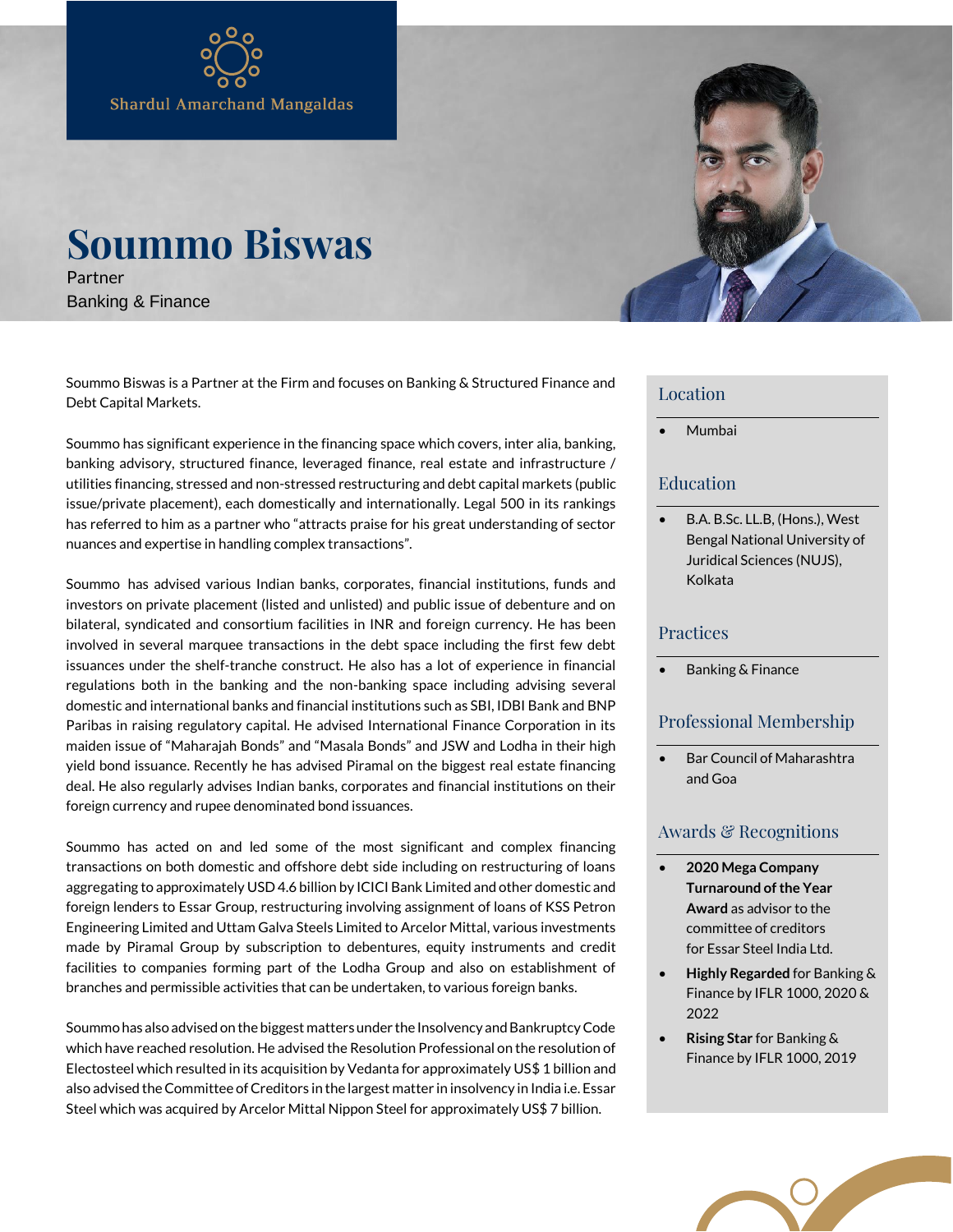

# Select Experience Statement

- **Piramal Capital** in relation to the investment made by Piramal Ivanhoe Residential Equity Fund 1 (a joint venture by Piramal Capital and Ivanhoe Cambridge) in Palava Dwellers Private Limited, a Lodha group company.
- **Punjab National Bank** on all matters in all jurisdictions in relation to the accounts of Mehul Choksi and Nirav Modi and their respective group of companies and entities in relation to which large scale frauds aggregating to an approximate amount of US\$ 1.9 billion were detected.
- **State Bank of India (SBI)** in relation to the issue of US\$ 400 million notes with a coupon rate of 4.375% due 2024 under Rule 144A of the United States Securities Act of 1933 and every other issuance under Rule 144A and Reg S by SBI prior to that starting in 2011.
- **Life Insurance Corporation of India** in relation to its acquisition of IDBI Bank for US\$ 4.4 billion.
- **State Bank of India and 11 other lenders** with regards to a compromise and settlement agreement by Hindusthan National Glass & Industries Limited with its lenders wherein it agreed to settle the dues of the lenders for an amount upto US\$ 240 million for fund based facilities and cash deposit of US\$ 31 million for non-fund based contingencies.
- **ICICI Bank Limited** in restructuring the exposure aggregating to approximately US\$ 4.6 billion of certain foreign lenders and Indian lenders including ICICI Bank to Essar group.
- **Axis Bank Limited** in its investment in Oriental Nagpur Betul Highway Limited, a road project special purpose vehicle under the aegis of the National Highway Authority of India by way of listed, rated, secured, redeemable, non-convertible debentures aggregated to US\$ 390 million.
- **International Finance Corporation** in its maiden issue of "Maharajah Bonds" and also advised as to Indian law in relation to its offshore issuance of "Masala Bonds".
- **State Bank of India** as domestic counsel to the issuer on their four standalone issues of notes pursuant to Rule 144A/ Regulation S of the U.S. Securities Act, 1933.
- **State Bank of India** as sole transaction counsel in relation to their public issues of Lower Tier II instruments pursuant to the Basel II guidelines amounting to over US\$ 1 billion. Advised State Bank of India, JM Financials, Kotak Mahindra Bank and Deutsche Bank regarding SEBI proceedings in relation to their activities as lead managers in various public issues including assisting on the consent process in relation to the same.
- **Goldman Sachs and Silicon Valley Branch** in relation to their registration of bank branch in India.
- **Resolution Professional** on the corporate insolvency resolution process of **Electrosteel Steel Steels Limited** and its subsequent acquisition by Vedanta for approximately US\$ 1 billion.
- **Committee of Creditors led by State Bank of India** on the corporate insolvency resolution process of Essar Steel India Limited and its subsequent acquisition by Arcelor Mittal Nippon Steel for approximately US\$ 7 billion.

# Awards & Recognitions

• **Next Generation Lawyer** for Banking & Finance in India, by The Legal 500, 2016-19